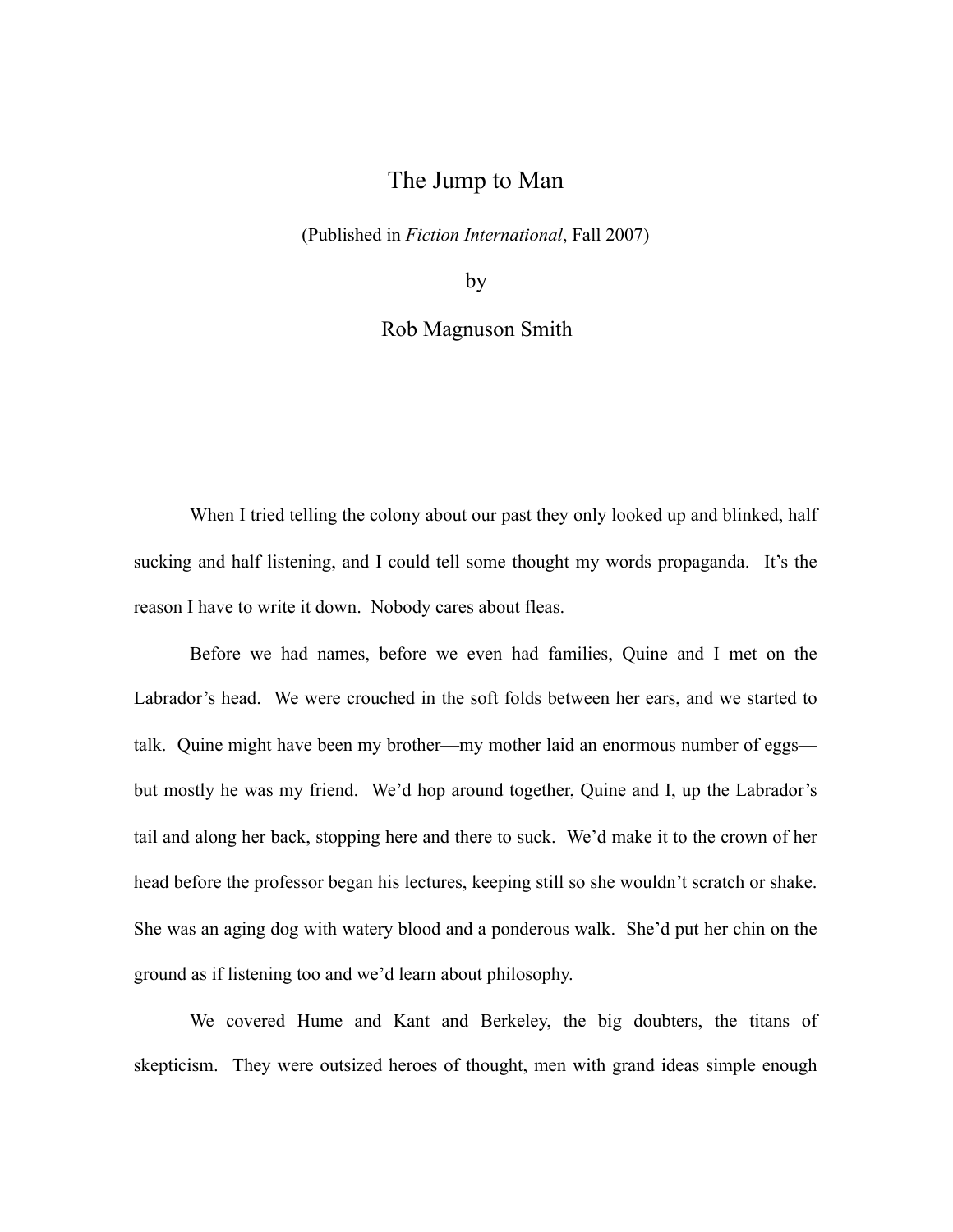Smith - 2

for fleas. When the professor spoke of them his voice shook and the Lab whimpered. "Take an object like this," he said during a lecture, holding a magnifying glass high in the air. "If I let it go, how do you *know* it will fall to the ground?"

"Gravity," a student suggested.

"That's a *term* you've learned. What about before, when you were a child?"

The student shifted in his seat. "I guess…I saw things fall?"

"Observation is central to our beliefs. But haven't you ever spotted a friend in the distance—only to realize it's a stranger? Eyes are fallible. Now, if I let go of this magnifying glass, you *expect* it to hit the ground, but it's a far cry from *knowing* it will. That difference constitutes—"

The professor had never dropped anything during his lectures. It was probably an accident—and when the magnifying glass shattered, Quine and I dodged the fragments. The dog shook herself, and we dug into her coat.

The next morning, we scavenged the bits of glass and fastened them to our heads with the Lab's hair. The world opened up. It wasn't just *our* world of skin and eggs and blood, it was the world of humans. We saw the professor's fleshy cheeks. We looked out the window at the sunlight and the trees, the parts of nature we'd sensed with our antennae but could never see. Best of all, we started to read. At night while the Lab slept, Quine and I hopped across the books lying open in the professor's library. We taught ourselves math and science and history. We discussed the nature of fleas and honored each other with names. By the time the professor had moved to ethics, we were reading the assignments along with his students.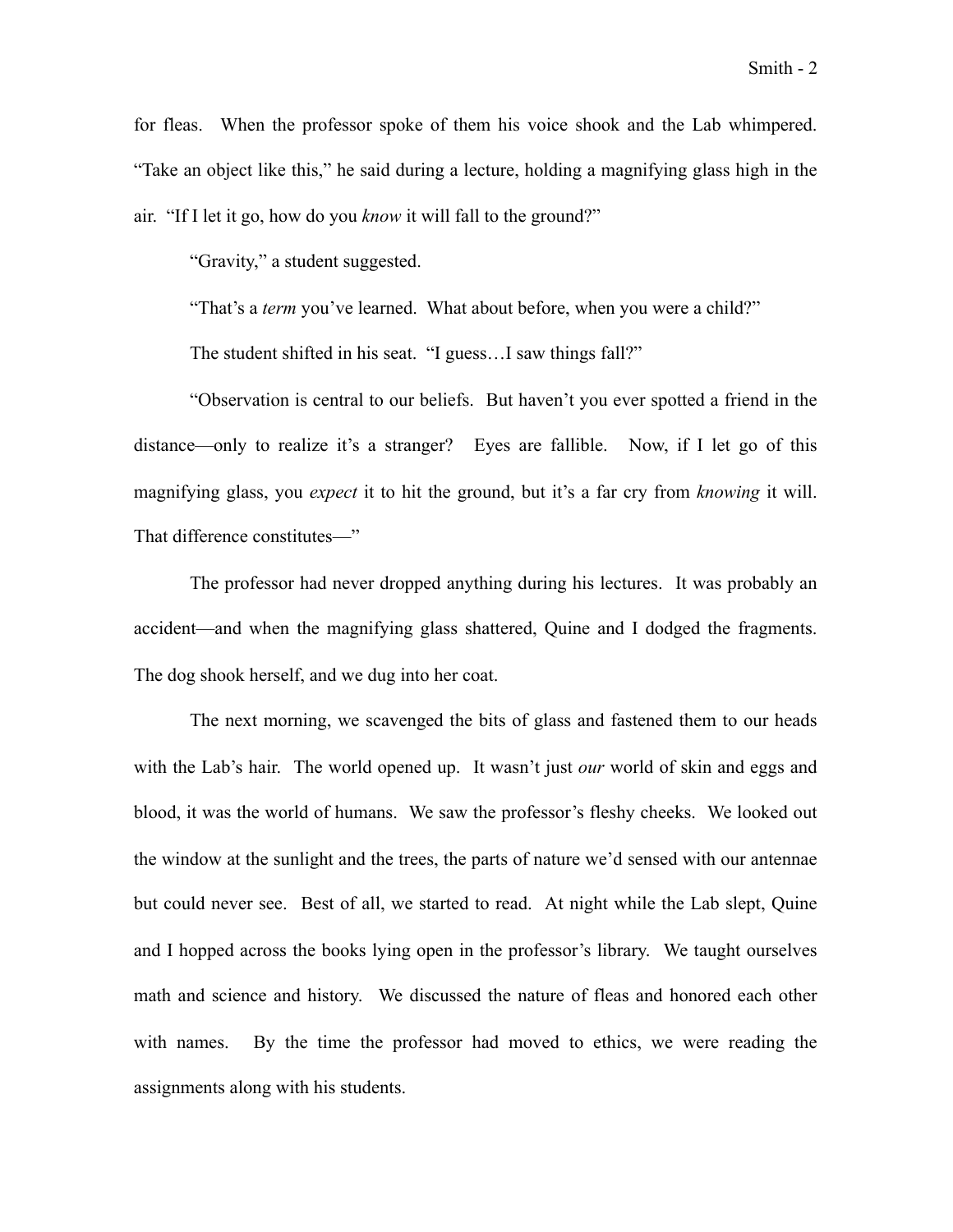It was ethics that ended our friendship. "Hempel," Quine asked me one day, "why are you making eyeglasses for the others?"

"So they can read. So they might see the trees."

"We might live a year at most," he said, his eyes getting huge. "Let's get fat on blood!"

"Didn't you read that Rousseau today? We have to build a better colony. If we don't, then we'll always be—"

"We don't owe anyone! When I was born, I had to learn everything for myself. You did too! Now that we have eyeglasses, we can hop to younger dogs with more blood. There will be fatter females…and we can reap the rewards of our intelligence!"

I shook my head and wiggled my antennae. "Haven't you seen the way our weakest members die, Quine? We can reduce hunger in our colony. Then fleas don't have to fight each other for blood."

"A starry-eyed dreamer! A real Candide! You want the strongest to pay for misguided altruism? Not me. After all, Hempel—might makes right."

"Plato disproved that! You must not have read the whole dialogue!"

The sight of Quine grinning on top of the Lab's eyelid, his mouth dripping with blood, made me sick. I hopped away to distribute the eyeglasses I'd made. I didn't feel like sucking any longer because I'd lost my best friend. After a few days, I'd also lost a great deal of strength. Then the Lab died at the vet's, and I was nearly too weak to hop off.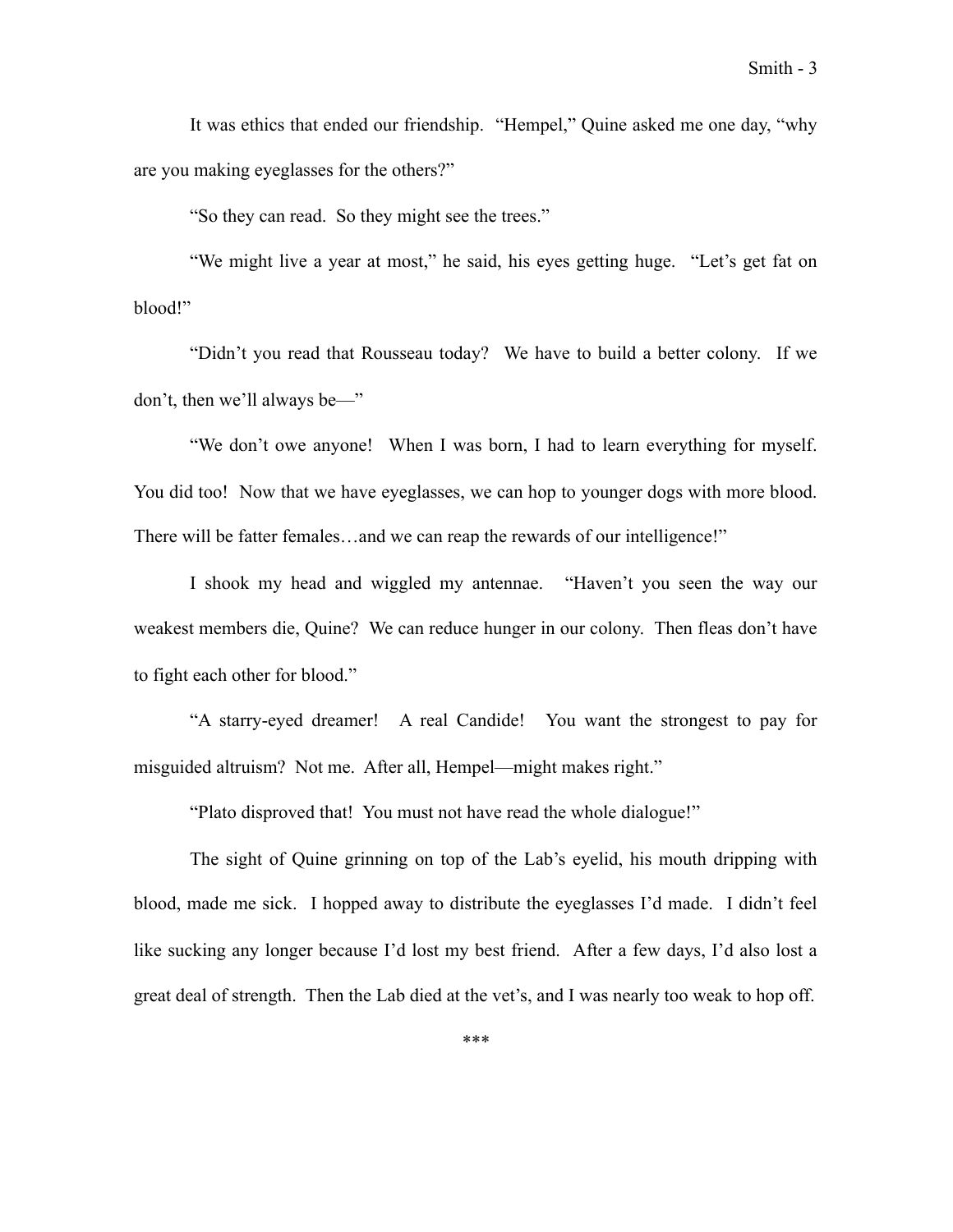Smith - 4

Quine led half our colony to a female Rottweiler getting her paw stitched. The others waited for me. I didn't know what to do, but I didn't want to go with Quine. I stayed on the Lab's corpse right until she was bagged. In the alley behind the vet's, a pug was eating from a dumpster and I led the jump.

Our new colony had a difficult time on the pug. The strongest had followed Quine, and the rest of us struggled to survive. The days and nights were cold. There wasn't enough blood, and the skin was covered with open wounds of poisonous fluids. Since the pug was a dog of the streets, we suffered constant noise. There were fewer places to stop sucking and rest, fewer places to talk. Many died of exposure because the dog had little hair.

"Hempel!" everyone cried, "save us! We followed you because you gave us eyeglasses. But seeing the world doesn't help now. Think of something—or we'll die!"

These events I recall with great sadness. Hundreds of eggs went unhatched. Larvae and pupae perished. Grown fleas were dying of starvation until a single idea saved us. It came to me on the pug's underbelly. "Families," I told the colony. They were hopping wildly, frantic with fear. They were sucking on patches of dead skin. "Everyone must form families. Each male, stay with one female. Protect her from harm, keep her fed. Find blood anywhere you can and bring it back in your mouths. Females: if your males don't return, stay with your eggs until they're hatched before hopping around."

They started off in twos. The ones with eyeglasses were hopping in front of the others and I kept shouting until they stopped. "Wait! This last part is important. If your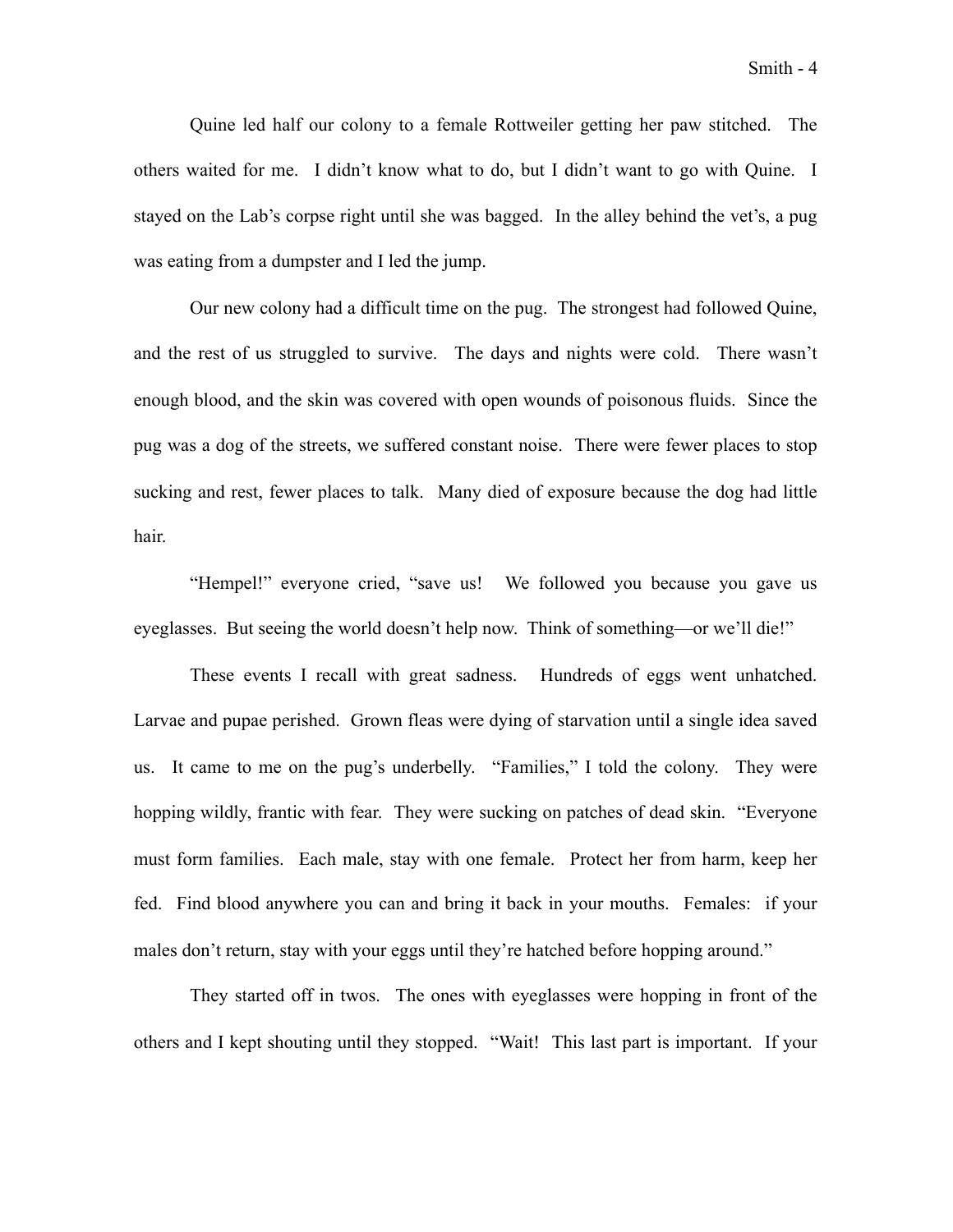family has enough blood to survive for a few days, give the rest to those who need it most."

The colony began to rebuild. Everyone shared blood and hair and eyeglasses. And all on their own, families gave themselves names.

\*\*\*

Most members of our colony lived in the pug's loins, where it was warm. I stayed in the neck to safeguard the blood supply, so I spotted the beagle first. Something had attacked her. She was in the alley, dragging her hind legs.

Our pug went to her. He licked her open wounds and put his nose against her face until she stopped whimpering. He kept her warm until the end came. Some of the beagle's fleas hopped over as she died. They were shivering and scared and looking for hair to crouch in.

"Go away!" Worm told them. He was a short-tempered flea, but he was still a friend. "Get off this pug—right now!"

"Worm," I said, "what's come over you? Can't you see they're starving?"

He twitched his antennae at me. "I'm not *blind*. But have you forgotten how close we came to death, Hempel? Do you want to endanger our families by giving away what little blood we have?"

I told him to wait while I talked to the beagle's fleas. I didn't know what I was going to say because Worm was probably right. "We've been through difficult times recently," I began. "You might think of somewhere else…"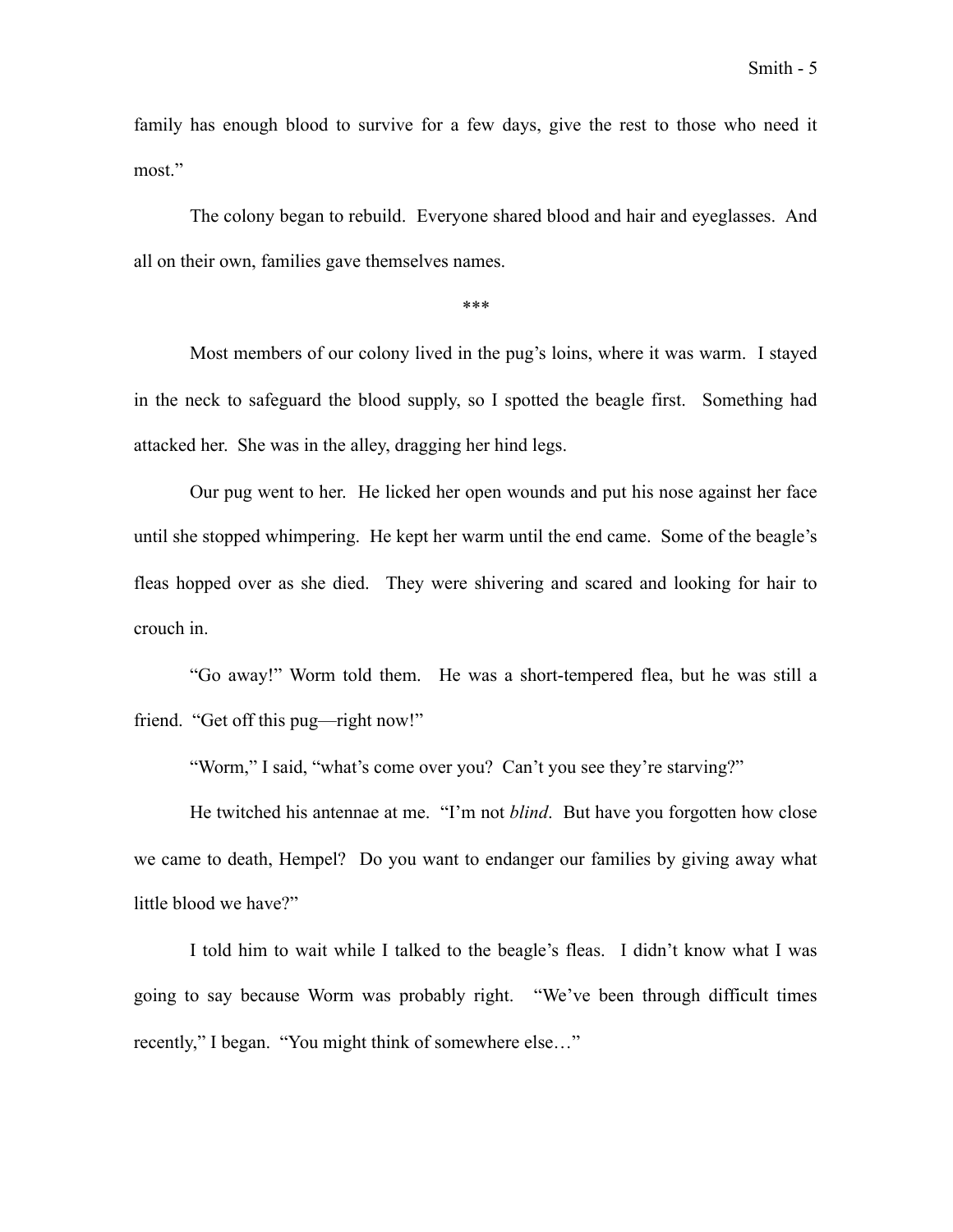"Please," a young female said. She looked like she'd once been fat. She tried to stand and fell to her knees. "It was awful, what happened. We were just sucking that beagle and minding our own business. Then…" She looked up at me, and her face went pale as she collapsed on a patch of dead skin.

"Those things tied to your head."

A little male with red eyes stretched his antennae toward me. I could see he meant business. "Yes?"

"How did you get them?"

"They're eyeglasses. Would you like to try—"

"Our beagle was drinking from a puddle when that Rottweiler pounced. While he was taking our dog apart, this monstrous flea appeared. He was enormous—the size of a fly. Five of his males, all coated with armor made of hair, carried him out on a human toenail. *He* had eyeglasses too."

"Quine."

"You know him."

"I used to."

"A brute, this flea. He said we were weak and only fit to be destroyed. He was the flea with the most strength, he said, so his colony had a right to do anything it wanted. They killed our injured. They ate our babies. They took our fattest women. Then they hopped back to the Rottweiler and left us on the beagle to die."

Worm hopped over to us. "Enough talk," he told them. "Now go."

The red-faced flea squinted at me. "You're the same as Quine," he said.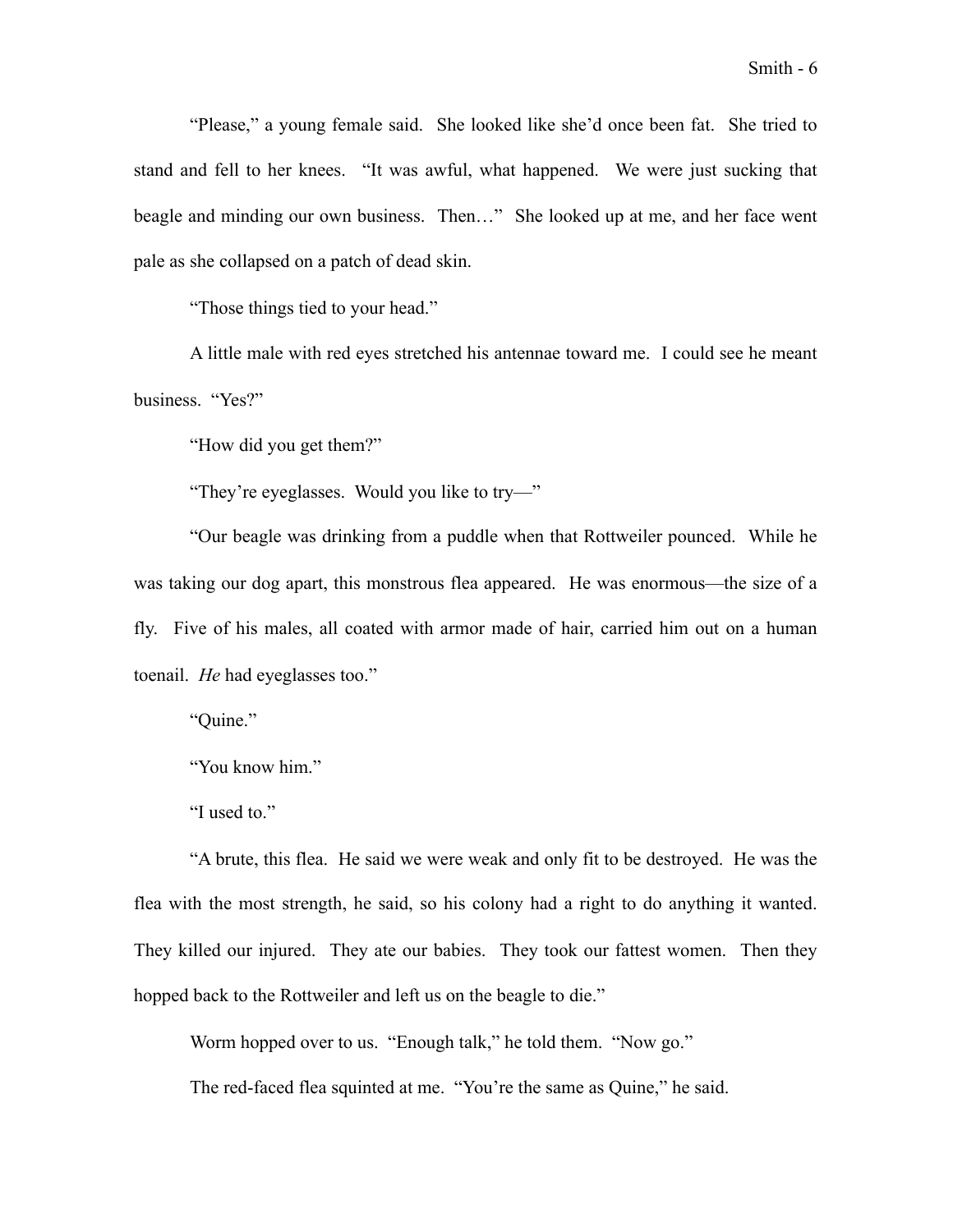"Maybe we're simply meant to die," the female said. She started to cry.

To this day, I believe a greater power guided my movements. I leaned down and filled the female's mouth with blood. "Have strength," I whispered. "Agree with what I say." Then I stood up and raised my voice. "I can't let these fleas die," I announced to Worm. "They're my family now."

"What? How?"

"I just copulated with this one."

"Just now?"

"Yes. So these others…" I hopped around, touching my antennae to theirs. "These are my in-laws."

"All of them?"

"They're probably related, Worm. The beagle's colony didn't have families. They were like us, until recently. Remember?" Worm was furious, but he knew he couldn't argue against the sanctity of families. "Follow me to the neck!" I told the beagle's fleas. The female was weak, so I carried her.

"I'm not yet strong enough to lay eggs," she whispered.

I almost hopped straight into the pug's ear. My blood started rushing in all directions and I couldn't think. "But…I only said that to stop Worm from sending you away."

"I'll lay eggs *eventually*, of course. After we suck at the neck."

My knees wobbled as I hopped. I hadn't yet been with a female. I'd been too busy reading and making eyeglasses. But as we reached the soft underside of the pug's chin,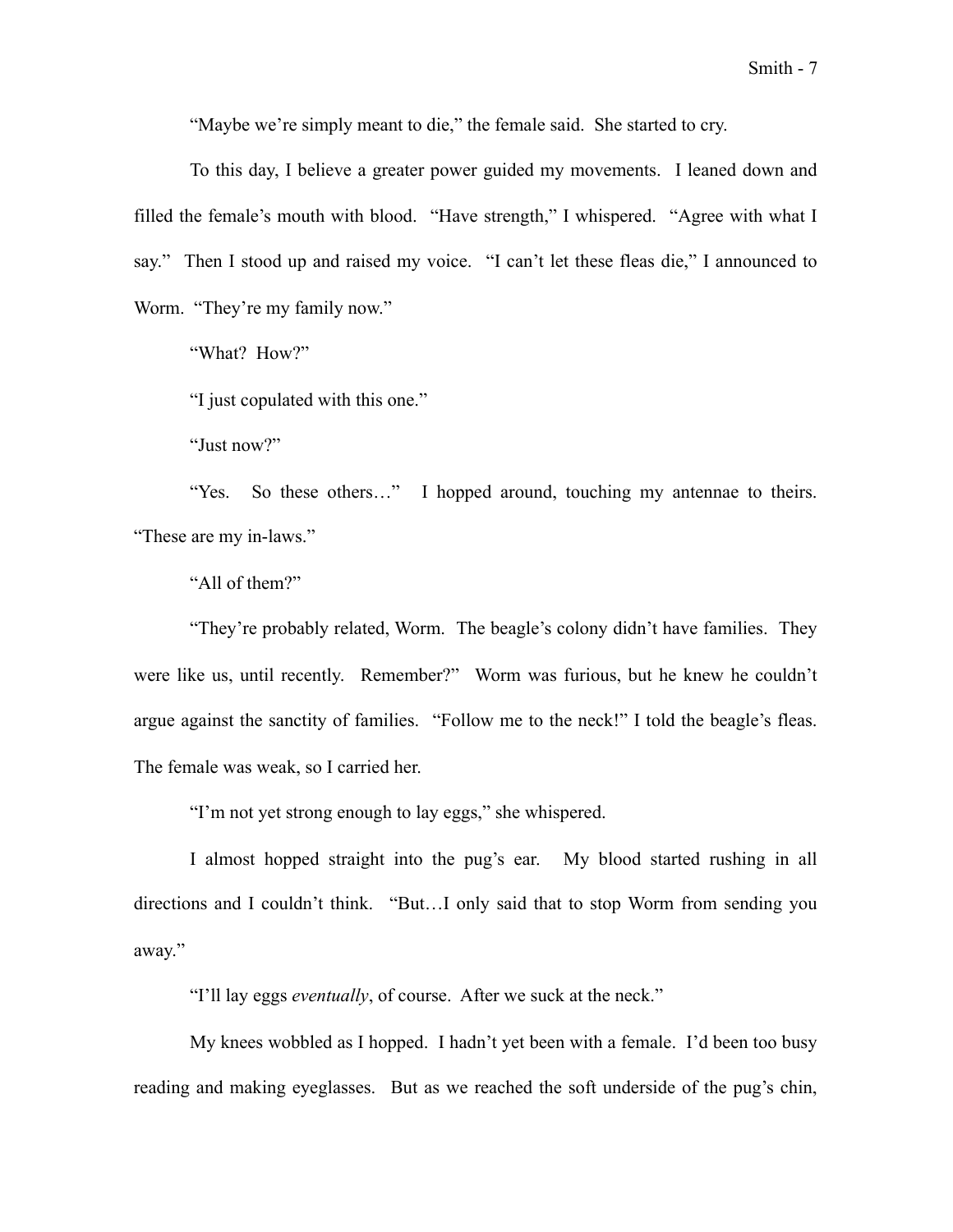It was night by the time her family finally stopped sucking and went to sleep. When she hopped over, she was a white blur. "I'm ready," she said. She crouched.

"Wait," I told her, "it's happening too quickly. Can't we talk?"

"We might die soon."

"But…are you strong enough? Do you really think you can lay eggs?"

"I think so, Hempel. Come on."

She was still a blur. My blood was rushing everywhere, and why? Why couldn't I see? "It's no use," I said, slumping to the skin, "I'll never be able to have my own family." Then she reached back and took off my eyeglasses. There she was in my antennae, plump and beautiful, digging her claws into my copulatory apparatus. "Dawn," I said, after I'd finished and the sun was coming up. "I'll call you Dawn."

She wrapped all her legs around mine to keep warm. For the first time since I was a baby in a cocoon, I slept for hours. We might have slept longer if all the water hadn't woken us.

\*\*\*

It was a torrent. It seemed to last forever. We dug into the pug's skin and held on as if the world might end. Then everything was quiet and clean. Dawn smiled. "What was that?"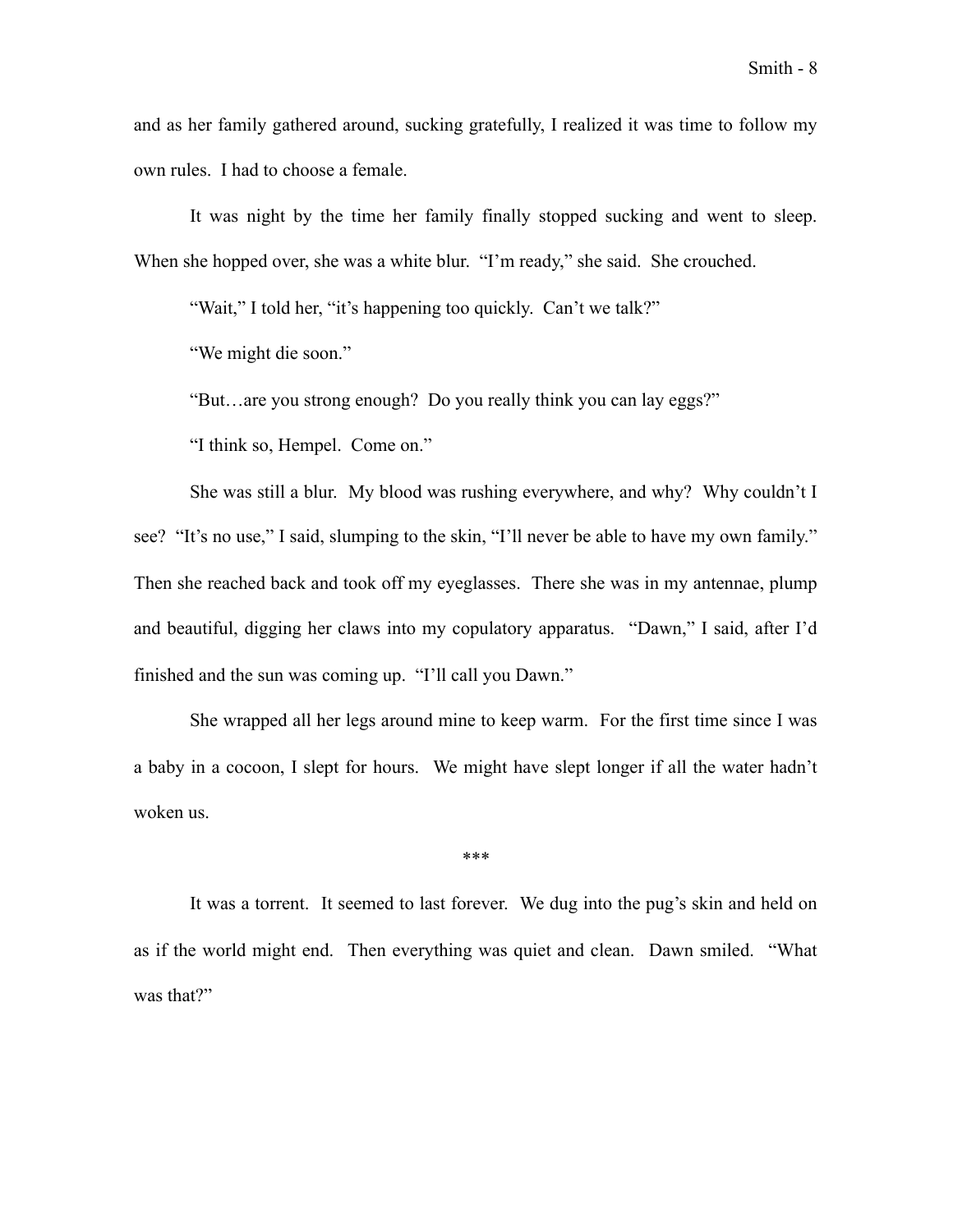I put on my eyeglasses. The pug had made it into someone's house. A girl was bending over his head with a towel, and as she came closer she looked straight at me. "I

think this dog has fleas," she said.

"Well? What did you *think*?" A man with gray hair bent over to look at me too. "You brought this thing off the street. Soap doesn't get rid of a dog's fleas, it just cleans bacteria off the skin. You need a special powder."

"Will you get some on your way home from work?"

The man sighed. "He's an ugly mutt."

She put her arms around the man and buried her face in his chest. "Please, Dad? To me, he's pretty."

When the man smiled, I felt better about humans. I'd never seen such a look, not from the professor, not from any of his students, not even from the vet. "All right," he said. It was straight out of Rousseau. It was love.

Then the girl came at us with the towel. The pug started to squirm, and it took everything we had to hang on. When she'd finished scrubbing, the dog lay on the carpet and stared out the window.

"I need to restore order," I told Dawn, hearing the screams. The water and the towel had killed many eggs. But many members of the colony were helping without being asked. A flea named Spider was hopping all over the body, drying off larvae and pupae with a bit of carpet. Worm was distributing mouthfuls of blood to families too injured to hop. When I came back, Dawn was on her side, her legs twitching. I gave her some blood, but she spat it out.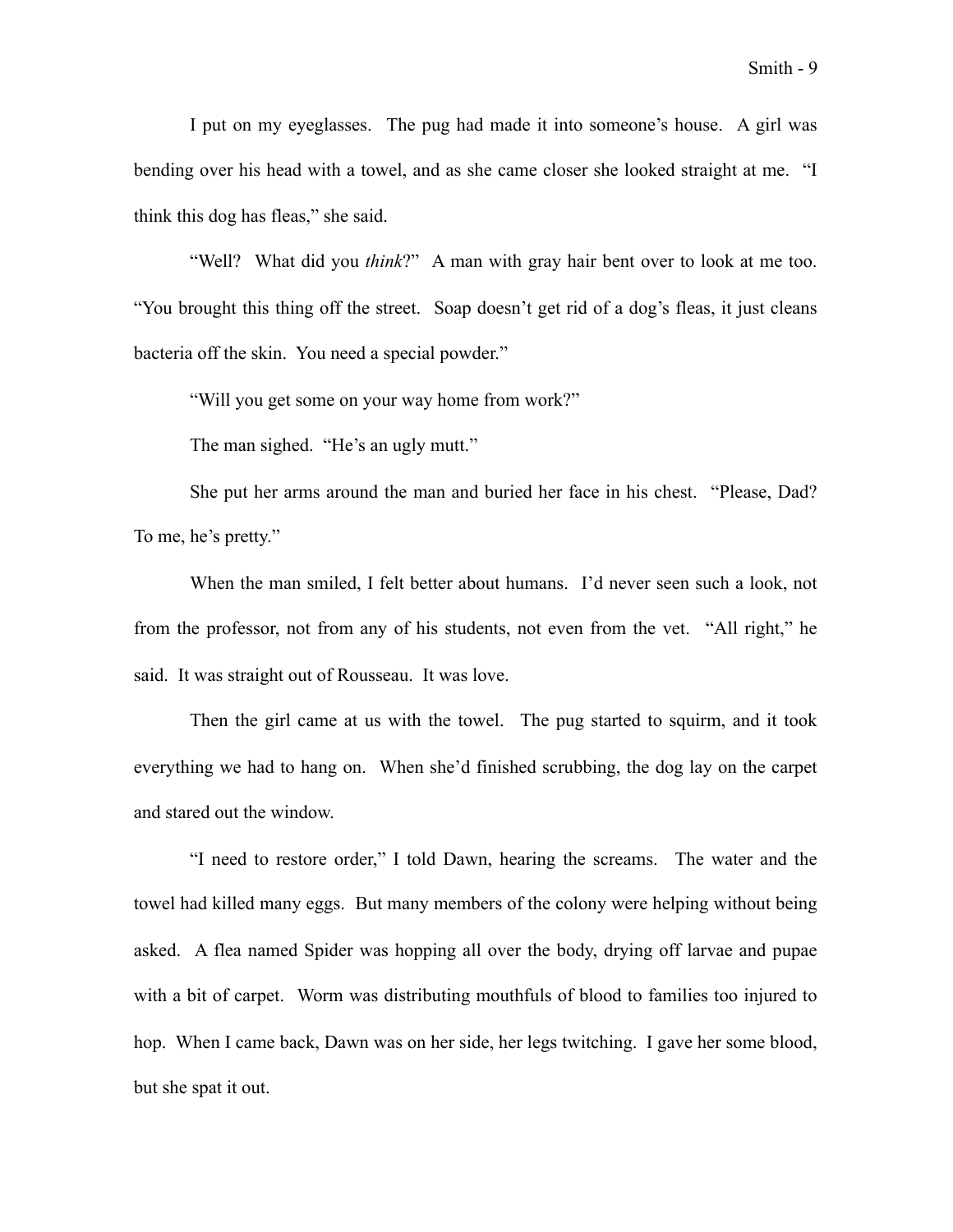"Are you hurt?"

She smiled a little. "Not exactly, Hempel. But tomorrow…"

I'd forgotten about the dangers involved in laying eggs. "I don't know what I'll do," I said, sinking to the pug's skin, "if…"

Dawn touched her antennae to my face. "Be strong. This colony needs you."

"What can I do to help?"

"I need it to be dark, Hempel. And warmer."

I hopped up to the tip of the pug's nose and looked out the window with him. There might have been trees, but I could only see the tears streaming down my eyeglasses. How could it be, I wondered, that so quickly after we learn to live, we die?

I was feeling sorry for myself. Dawn was suffering, not me. It was she who had to lay eggs, she who might die after creating our babies. It was no time for philosophy. I dried my eyeglasses and started hopping down the pug's cheek when I heard the door to the house open.

"Don't let him out!" the girl screamed.

The man with the gray hair lunged, but our pug ran through his arms and out the door. I hung on to the whiskers and hoped Dawn was hanging on too.

\*\*\*

The pug lifted his leg a moment and kept running. The man wasn't chasing our dog any longer. But as I clung to his whiskers I could tell something inside the pug still wanted to be free. He'd been bathed. He'd had a warm house and a girl caring for him. But he belonged on the streets. He passed houses without even glancing at the dogs in their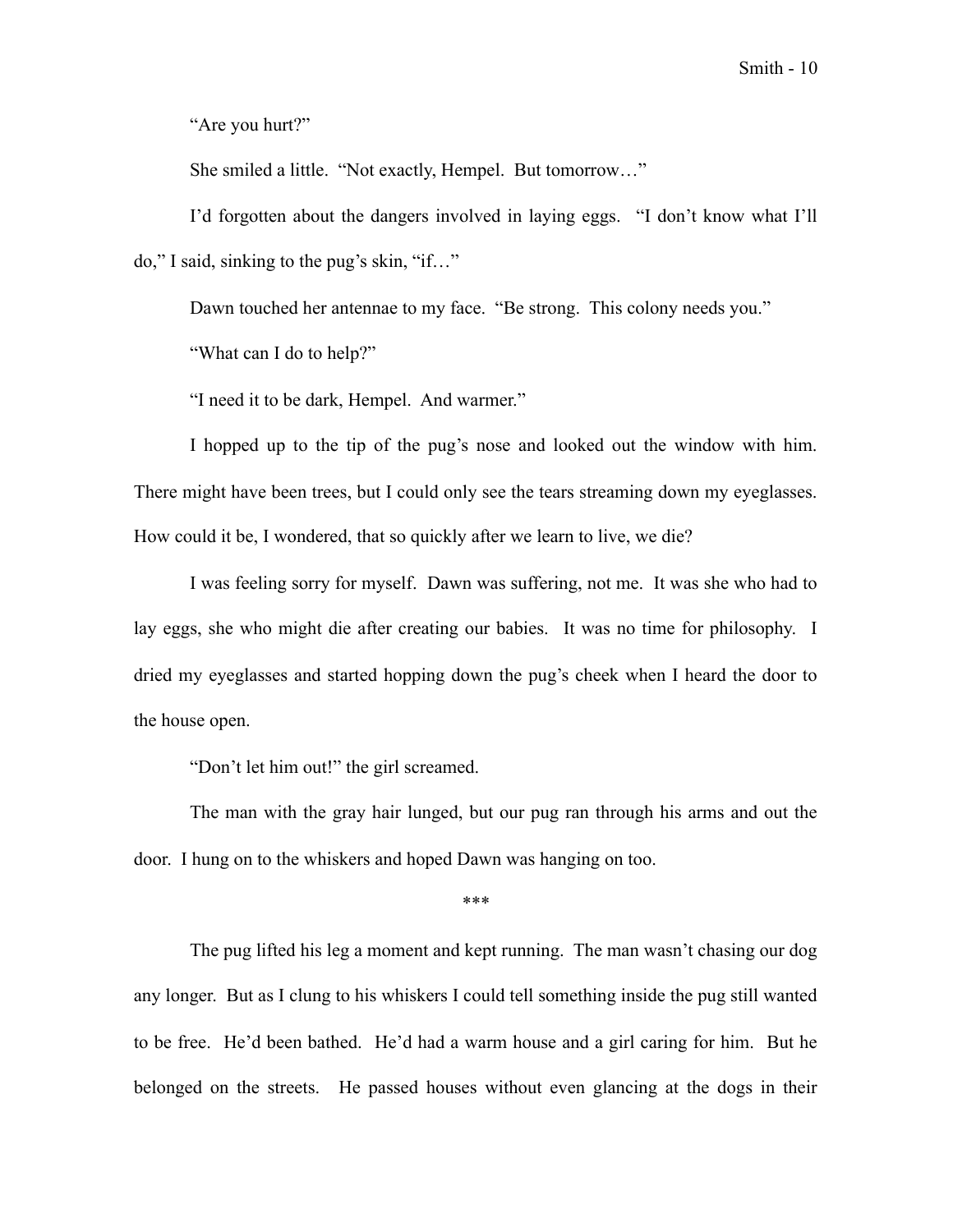fenced-in yards—barking, it seemed, in a sort of celebration of his escape. Then our pug turned a corner. He sprinted under the traffic light as if he'd planned the journey in his head.

I saw the truck before he did. It wasn't as if I could warn him. There was a screeching of brakes, and he was knocked in the air. A horrible sound came out of the pug's body when he hit the ground. It was his breath, slowly escaping. Then the whole colony started screaming.

I hopped off the dog and tried to assess his condition. The truck had kept going, our pug was leaking blood, and all around, scattered like dust on the pavement, lay pupae and eggs. If only he'd stayed indoors, I thought, if only that man hadn't been so slow. Then again, that girl had her sights on us with that towel and powder. Were fleas ever safe?

I was feeling sorry for myself again. I'd forgotten about Dawn. Hopping back, I started looking for her. Near the pug's hip, a swarm had gathered on a pool of blood. I expected it from the flies, but there were also members of our own colony, sucking and slurping and generally embarrassing themselves.

"Stop!" I shouted. "Take blood back to your families. Help the injured on the road..." A few of them started carrying mouthfuls and helping where they could. Others kept sucking on the wound. There wasn't anything I could do to stop them.

I thought all was lost. Our colony was stranded under a traffic light, gobbling a dead animal. Then, as if given a second life, the pug rose. "Jump back!" I called to the fleas on the road. "He's alive!" Some landed on his paws as he limped away. I can still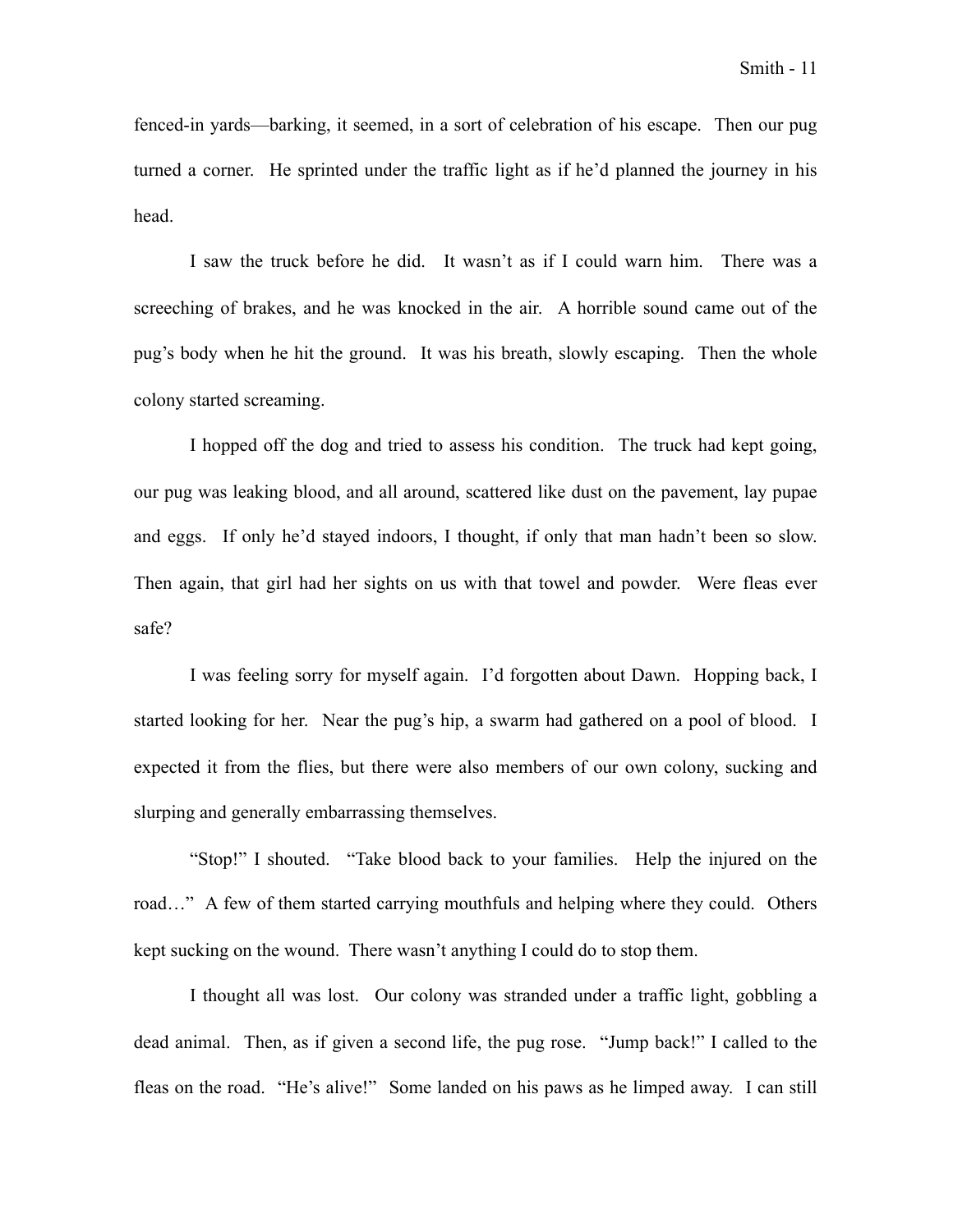hear the voices of those who didn't make it. They kept hopping after us in the road, their screams growing fainter.

The pug neared the alley. He lurched along with a labored wheeze. It seemed nothing would stop him. A mangy poodle poked her head around the dumpster, and he picked up his pace, whimpering with joy. This too was love…

But out of the shadows the Rottweiler pounced, and we had chaos once again.

## \*\*\*

At least it was a swift death. With the poodle watching from a distance, the Rottweiler clamped her jaws around our pug's neck and shook him. He yelped and made little biting motions until he stopped moving altogether.

"Good *girl*," a man said. He was a human version of his dog—stocky, and covered with hair. His big jaw opened in a hideous leer. "That's it, *kill* that ugly mutt. *Kill* it!"

"He's already dead!" I cried, but the man didn't hear. His Rottweiler shook the lifeless corpse in her mouth. Our colony was desperate and we had no choice but to jump. It was steaming hot on the Rottweiler. Her thick hair made it hard to see. We tried to hide but Quine's soldiers rounded us up. They were oversized and covered with hair armor. After separating the females from the males, they threw our larvae and pupae into a pile and started feasting.

Dawn was gone, possibly dead. It was just a matter of time before Quine appeared. I didn't want to look at him, this flea responsible for so much pointless death. I tried to hide my eyeglasses but a young soldier saw me. He tied my hind legs with hair and hopped me deep into the dog's left ear. It was cooler there.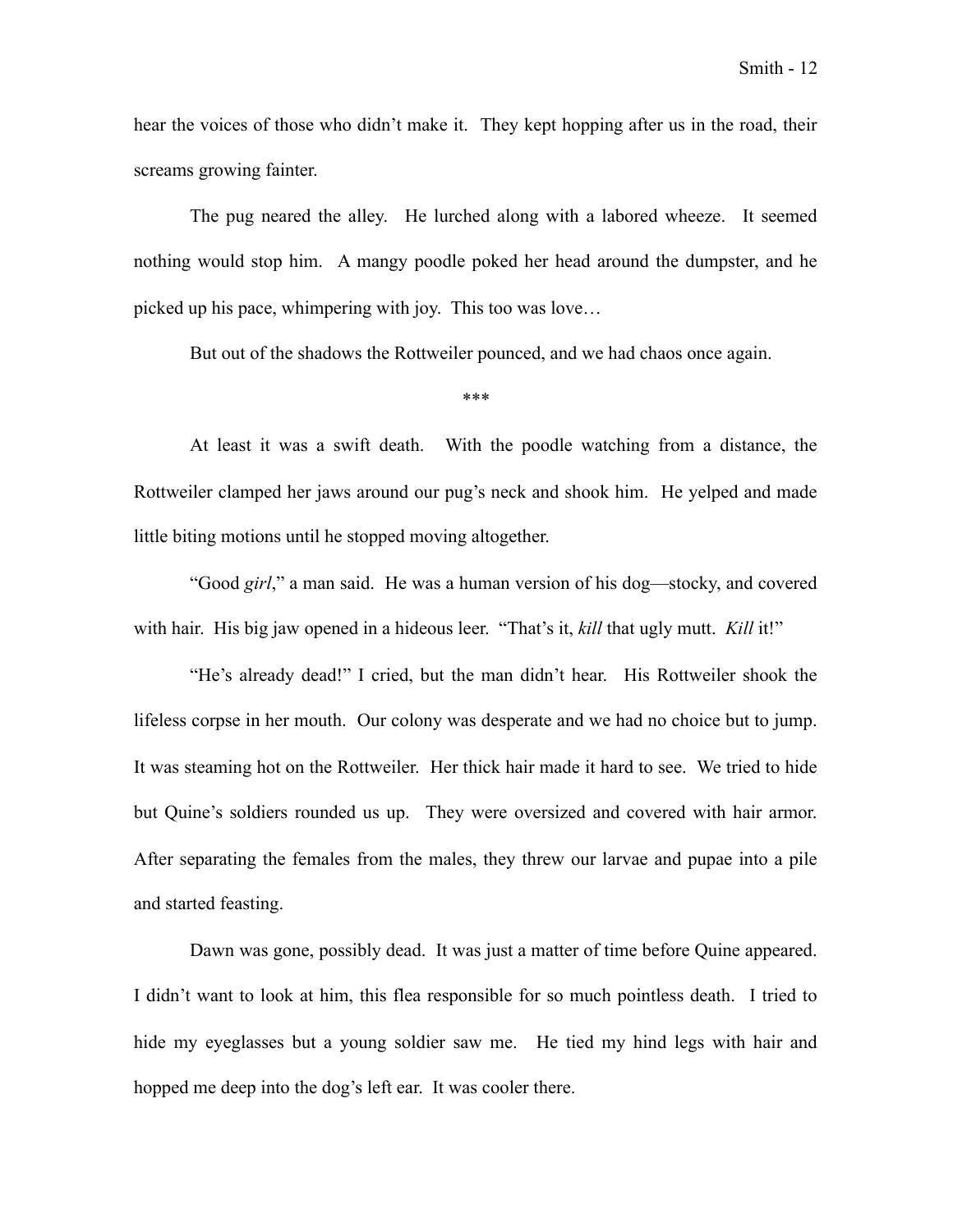Quine was propped up on a bed of feces. "Hempel!" he bellowed. He was bigger than any flea I've ever seen. As he rolled onto his stomach, he wiggled his tiny legs. "Aren't you going to greet your old friend?"

Even deep in the ear, I heard our females screaming. "You disgust me," I told him. "Your soldiers are eating our babies. They have enough blood. Why do they need to kill for more?"

"*Need?*" Quine drooled on his bed. "How do you know what it is we *need*? I've trained them to take what they want. If they want to get fat, that's their right."

The young soldier hopped to the base of Quine's bed. "He was wearing these," he said.

Quine closed his antennae around my eyeglasses. "You created a culture of weakness," he sneered. "Families? Redistribution of blood? A waste of time, Hempel. You haven't changed."

"In our colony, we share eyeglasses so that everyone can see the sunlight and the trees, and the stars at night." The young soldier was listening to me, I noticed. Behind my back, I was loosening my hind legs. "It's too bad no fleas in your colony have eyeglasses. Meanwhile, you've grown enormous. You probably can't even hop."

Quine shrugged. "What's the point of hopping when others hop for you?"

The head soldier, the one with the most armor and the biggest head, caught me trying to free my legs. He hopped over and tightened the hair. "Trees," he scoffed. "Sunlight. These are mistakes of the antennae—incorrect perceptions, not facts. Quine says so." He sucked the side of my face until I screamed.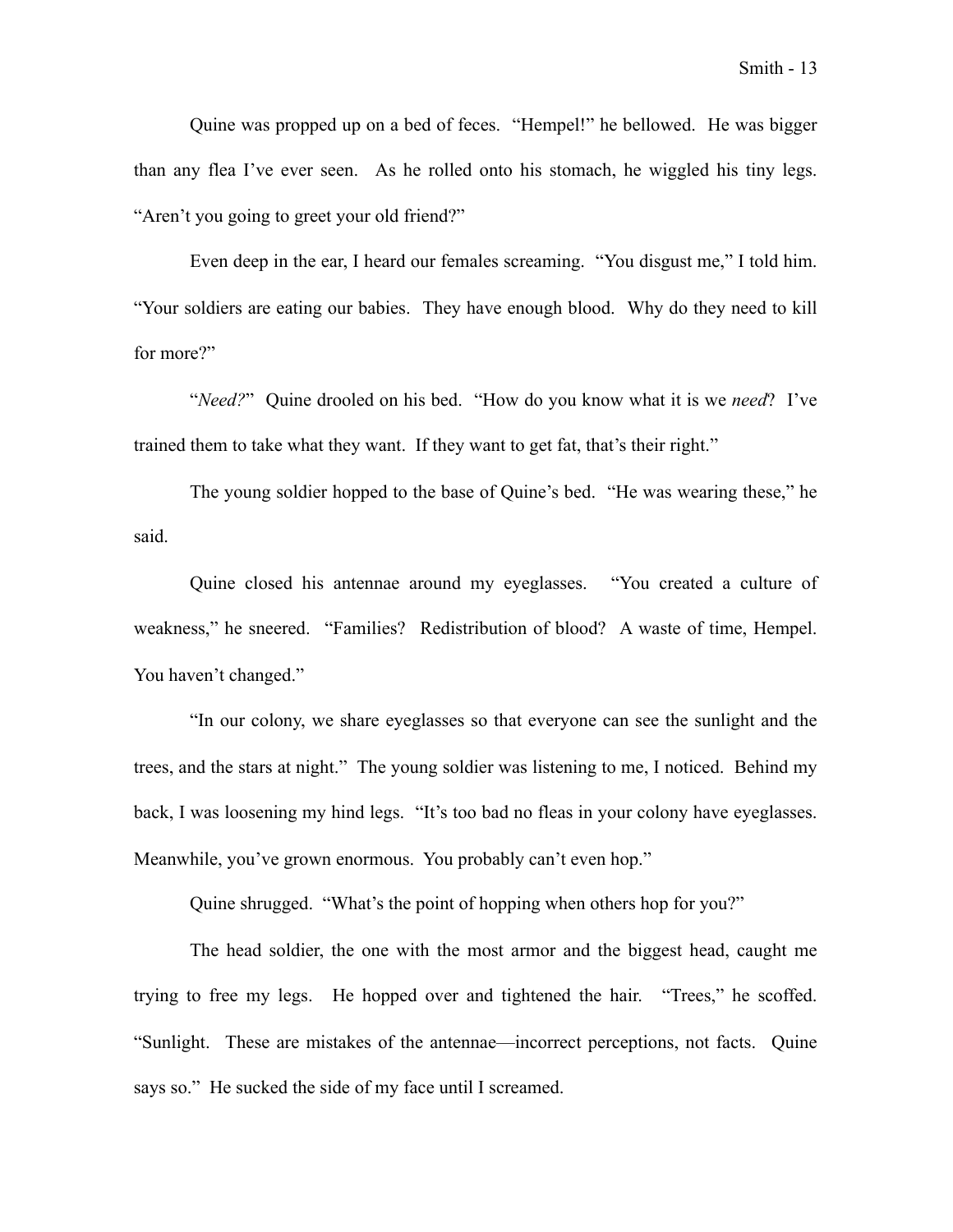Quine laughed. "It hurts to be wrong, doesn't it, Hempel? We're *fleas*. Greed is beneficial to our species." A soldier hopped into the ear, carrying Dawn. She was squirming and kicking as the soldier hoisted her onto the bed. "But since you believe in sharing…"

Quine rolled on top of her. I fought to get free, but the head soldier held me down. Dawn was screaming. I closed my eyes, but my antennae sensed everything. Quine panted heavily and took a long time to finish copulating. Afterward, he fell asleep.

"Be strong," I told Dawn. She was still underneath Quine on the bed of feces. "We'll be together soon. We'll have our family."

The head soldier kicked my face. "Shut your mouth about families. If you don't,  $I'$ ll—"

"Quine is hiding the truth," I told him. "He's trying to keep power. Those eyeglasses—they let you see what humans do—sunlight and trees, even the possibility of love."

The Rottweiler barked. It was too dark to see why, but he kept barking and quivering. Quine rolled off Dawn and slowly lifted his head. "What is it?"

"It's happening again," the head soldier said. He looked afraid.

Quine swung his hind legs off the edge of the bed. "To the eyebrow!"

"It won't be safe."

"I must see what our dog sees. There might be females to take, blood to suck. Raise the toenail!"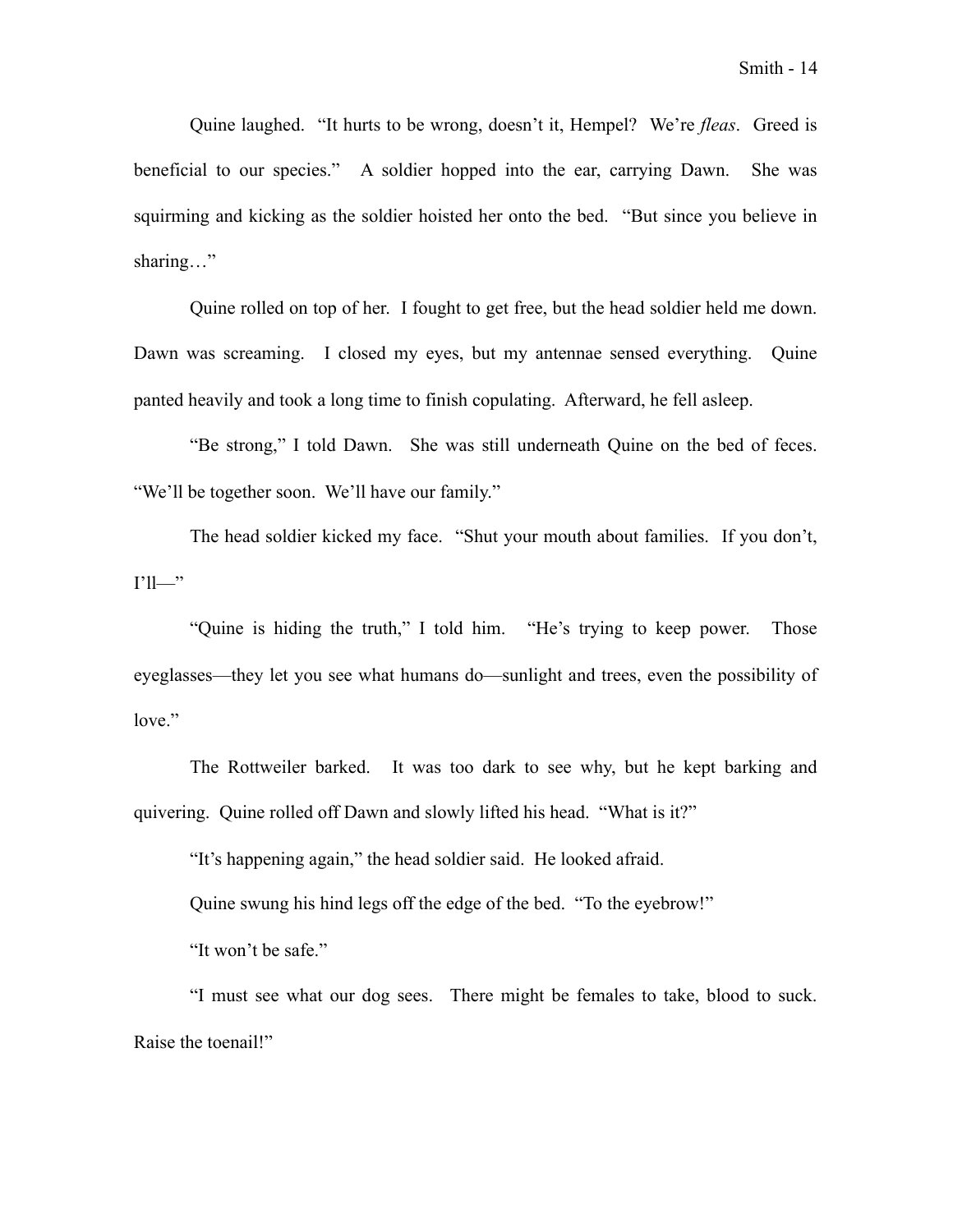Four of the soldiers ran to the side of the bed and raised the human toenail to Quine. He rolled onto the middle of it, wiggling his legs and twitching his antennae. "Guard this female. Block the entrance to the ear. And bring my sentimental friend along."

The young soldier seized me. We hopped in the procession behind Quine and his toenail. The dog was getting hotter. "Hurry!" Quine yelled. As we left the ear, others hopped in to seal it off, carrying bundles of hair on their backs.

\*\*\*

 "Here are the humans you want to emulate," Quine said, handing me back my eyeglasses, "in their natural state."

 I could hardly hear through the barking. I put on the eyeglasses. When I gasped, Quine's soldiers did too, as if seeing what I did. A male pit bull stood in front of us, straining at his leash. He was smaller than our dog but looked capable of a great deal of damage. The Rottweiler kept barking, as if to convince herself of her toughness. A few feet away, a crowd of men had gathered.

"*Kill* him," the Rottweiler's owner said, leaning over her ears. He unclipped the leash, and the owner of the pit bull did too.

We dug into the eyebrow as the dogs surged forward. We were upside down and then up again, dirt flying. Lowering her head, our Rottweiler tore into the pit bull's side. Quine looked at me and laughed. "Nasty, brutish and short!"

The men roared. But the pit bull spun away, escaping the Rottweiler's jaws. He was a quick little pit bull. He circled us twice, and then we were upside down again. The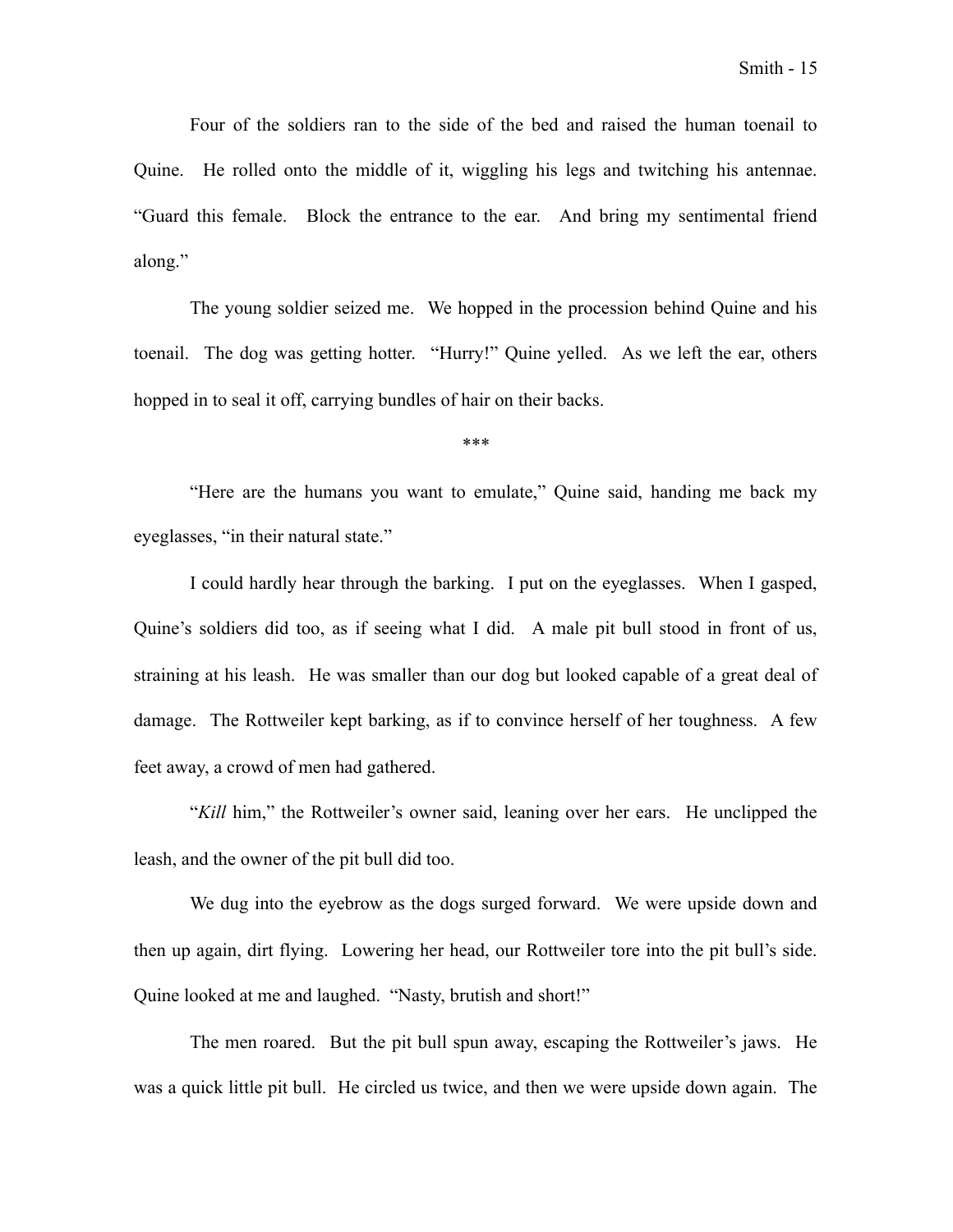Rottweiler howled, and there was a strong smell of blood. The pit bull's eye drifted over us like a giant moon, cold and unblinking. He stared straight at us, his jaws tight on our dog's neck. One of Quine's soldiers defecated.

"He's killing her!" the Rottweiler's owner cried.

"You know the rules," another man said. But the owner ran forward. He pulled the pit bull by the hind leg and kicked him in the stomach.

"Get away from my dog!" the pit bull's owner yelled. He sprung forward and wrestled the Rottweiler's owner to the ground. While the men fought, the pit bull kept clamping onto the Rottweiler's neck, growling steadily. Then the pit bull stood up and blew blood from his nostrils.

Throughout both colonies, fleas were screaming. "What do we do now, sir?" the head soldier asked Quine.

"Jump to the pit bull. Now!"

"What about our eggs and pupae? And our soldiers inside the ear?"

"Leave them," Quine said, rolling around on his back. "That pit bull will have plenty of female fleas."

"But what if his male fleas are stronger?"

"I have friends down in the ear," the young soldier said, bobbing his head.

Quine drooled. "Bring my toenail. Prepare to jump! We can't survive on a dead dog."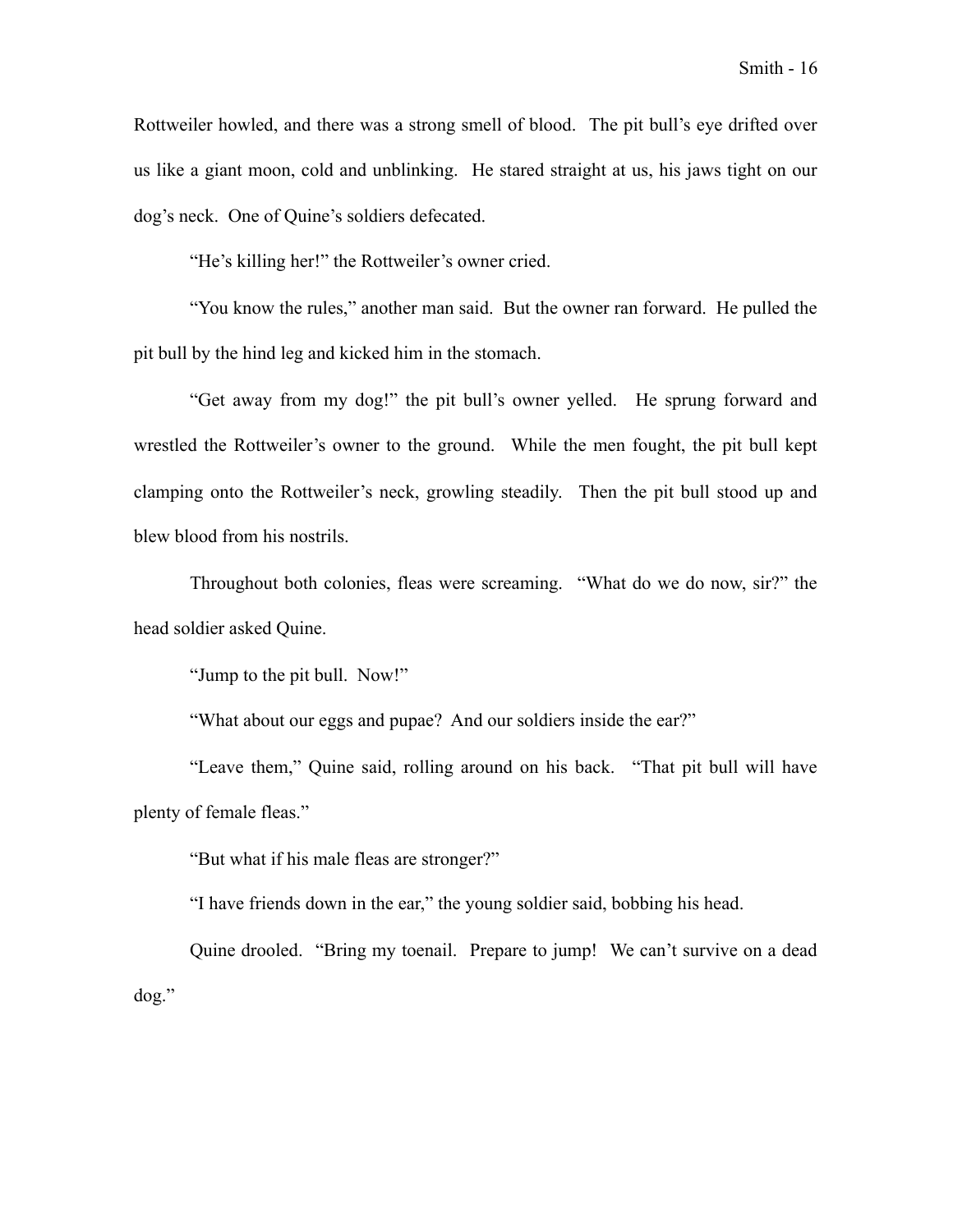In the yard, the men had stopped fighting. The Rottweiler's owner, his face bruised and swollen, leaned over us. There were tears in his eyes. "My poor baby," he said. He took our dog in his arms and headed for a truck.

 "Sunlight," I said. "And trees." I gave the head soldier my eyeglasses. "See for yourself."

"Give me those!" Quine said, his voice shaking with the man's footsteps. "We need to jump to that pit bull before—"

"There *are* trees," the head soldier said. "And sunlight. You said there was no such thing as sunlight."

Quine's antennae twitched wildly. "Who cares? We're fleas!" He tried to grab the eyeglasses but the young soldier hopped onto his head, put his mouth down, and sucked. I looked away. Fleas can be vicious. But my antennae sensed it all, of course—Quine shaking his legs and screaming until his eyes popped out. The soldier was killing him.

"We'll need to go *somewhere*," the head soldier said calmly, still gazing at the world. "Maybe we should distribute the eyeglasses in the ear and search for a new animal."

"Man *is* an animal," I explained, "especially this one. There will be places on his body he doesn't always wash."

The head soldier nodded. "Places warm and dark."

"Places to start families," I said, trying to ignore Quine's screams.

"Where are these places, Hempel?"

"Take me to Dawn and I'll tell you."